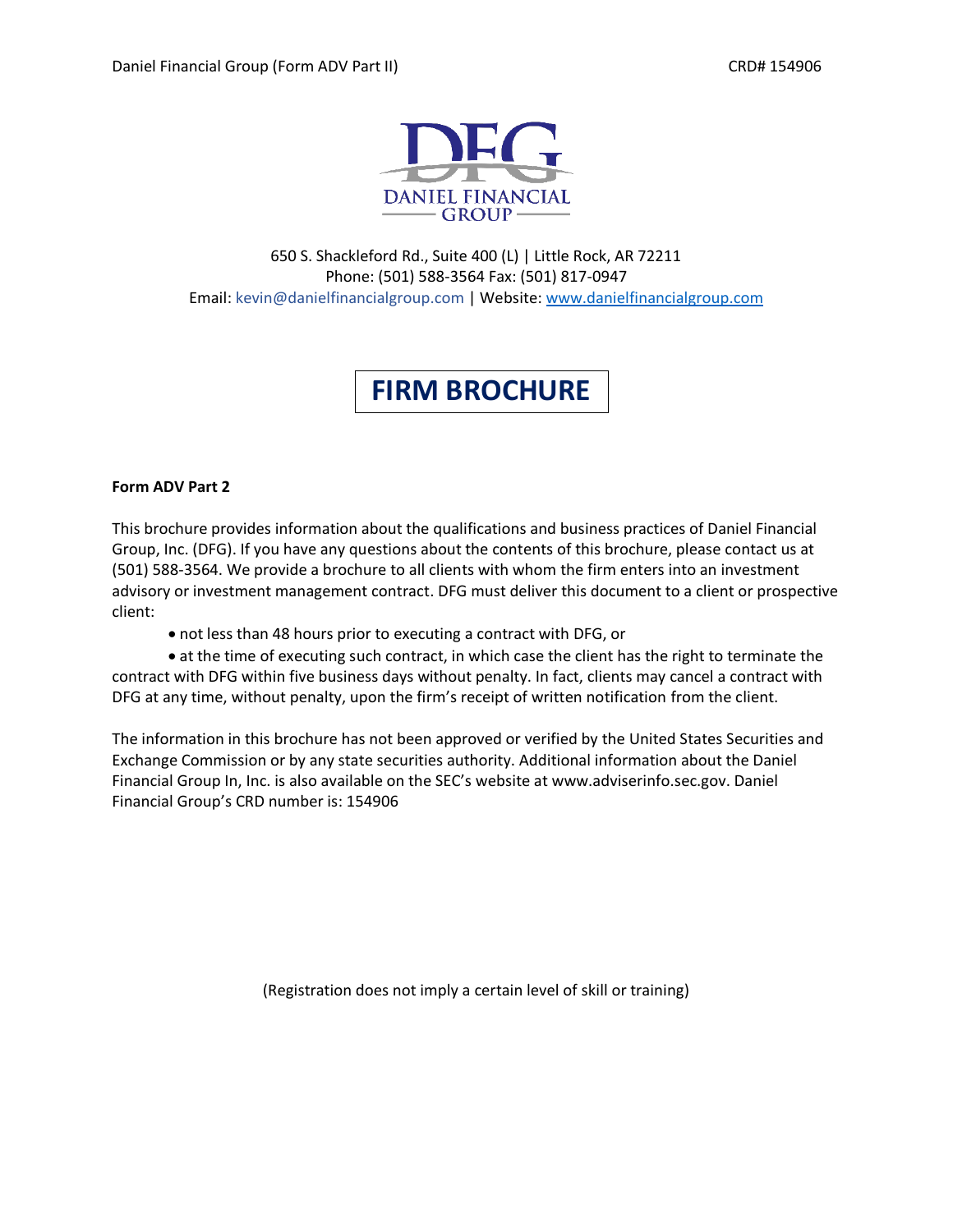## **ITEM 2: Material Changes**

Material Changes Daniel Financial Group, Inc. has updated it's brochure to include the new website and email address.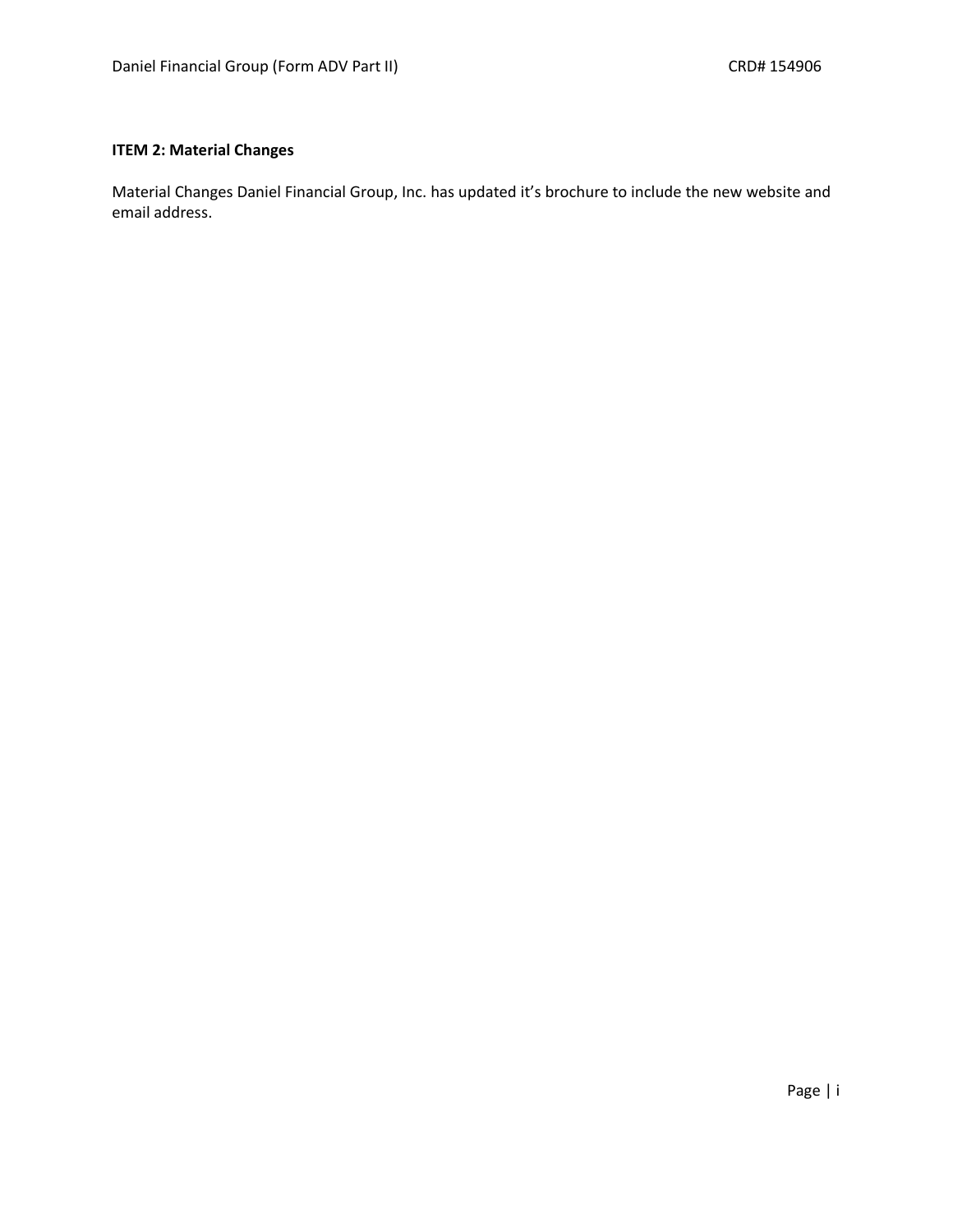| <b>Table of Contents</b>                                                        |                |
|---------------------------------------------------------------------------------|----------------|
| Item 2: Material Changes                                                        | Ť              |
| Item 4: Advisory Business                                                       | $\mathbf{1}$   |
| A. Description of Our Business                                                  | $\mathbf{1}$   |
| B. Description of Our Business We Offer                                         | $\mathbf{1}$   |
| 1. Financial Coaching & Consulting Services.                                    | $\mathbf{1}$   |
| 2. Workshops.                                                                   | $\mathbf{1}$   |
| 3. If Or How, We Tailor Our Advisory Services to Your Individual Needs.         | 1              |
| 4. Wrap Fee Programs                                                            | $\mathbf{1}$   |
| 5. Amount of Assets We Manage                                                   | 1              |
| Item 5: Fees and Compensation                                                   | 2              |
| A. How We Are Compensated                                                       | $\overline{2}$ |
| B. How Our Fees Are Paid                                                        | $\overline{2}$ |
| C. Other Types of Fees                                                          | $\overline{2}$ |
| D. Do We Charge In Advance                                                      | $\overline{2}$ |
| E. Do We Get Compensated (Commissions) for the Sale of Securities               | $\overline{2}$ |
| Item 6: Performance-Based Fees and Side-By-Side                                 | $\overline{2}$ |
| Item 7: Types of Clients                                                        | 3              |
| Minimum Account Size.                                                           | 3              |
| Item 8: Methods of Analysis, Investment Strategies, and Risk of Investment Loss | 3              |
| A. Our Analysis And Strategies                                                  | 3              |
| B. Material Risks Involved In Our Analysis or Strategies                        | 3              |
| C. Do We Recommend Primarily A Particular Type of Security                      | 3              |
| Item 9: Disciplinary Information                                                | 3              |
| Item 10: Other Financial Industry Activities and Affiliations                   | 4              |
| A. Registration as a Broker/Dealer or Broker/Dealer Representative              | 4              |
| B. Registrations as a Futures Commission Merchant, Commodity Pool Operator,     |                |
| or a CT Advisor                                                                 | 4              |
| C. Registration Relationships Material to this Advisory Business and            |                |
| Possible Conflicts of Interests                                                 | 4              |
| D. Selection of Other Advisors or Managers and                                  |                |
| How This Adviser is Compensated for Those Selections                            | 4              |
| Item 11: Code of Ethics, Participation in Transactions, Personal Trading        | 4              |
| A. Code of Ethics.                                                              | 4              |
| B. Recommendations Involving Material Financial Interests.                      | 4              |
| C. Investing Personal Money in the Same Securities as Clients.                  | 4              |
| D. Trading Securities At/Around the Same Time as Clients' Securities.           | 4              |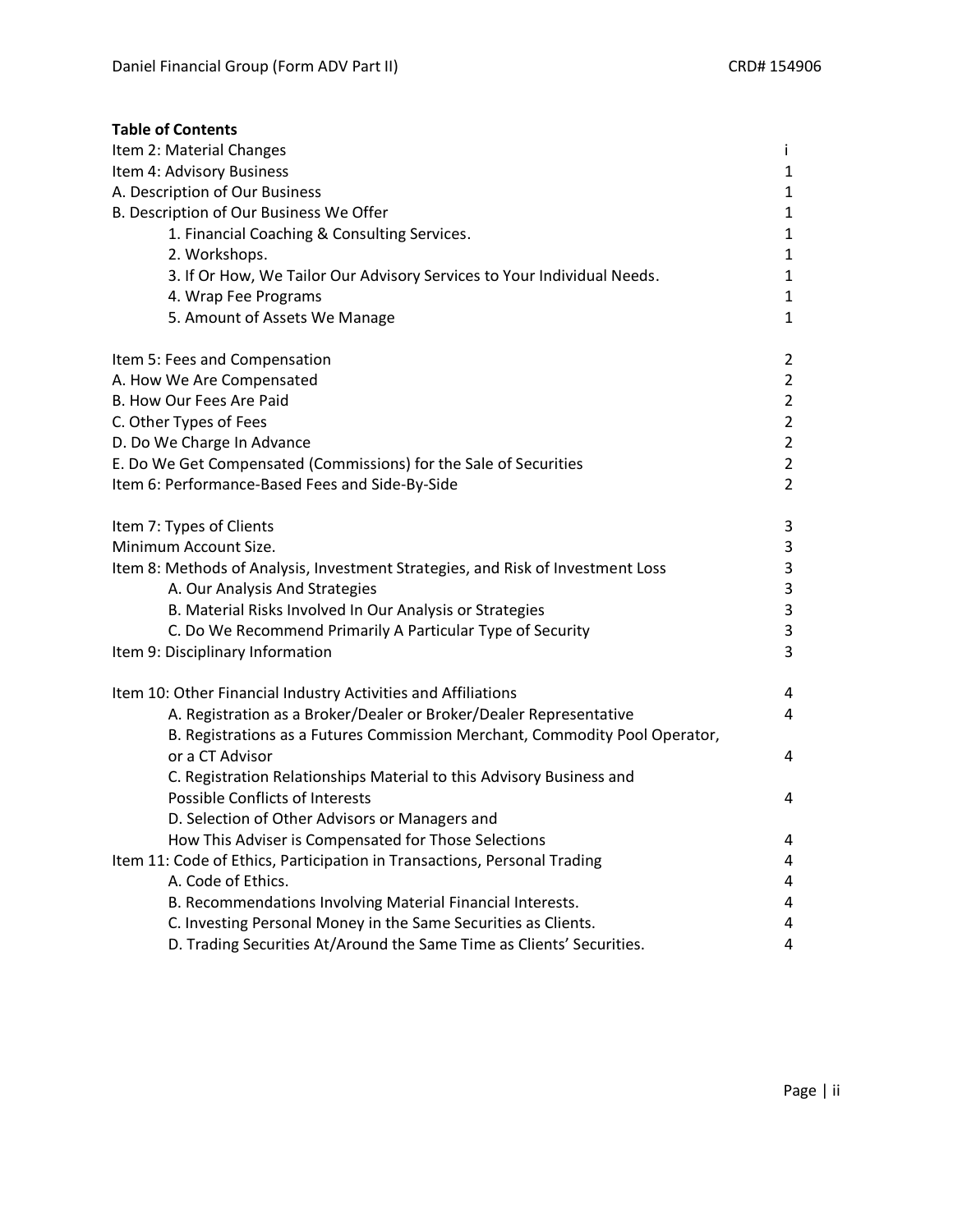| Item 12: Brokerage Practices                                                  | 5              |
|-------------------------------------------------------------------------------|----------------|
| A. Factors Used to Select Custodians and/or Broker/Dealers.                   | 5              |
| 1. Research and Other Soft Dollar Practices.                                  | 5              |
| 2. Brokerage for Client Referrals.                                            | 5              |
| 3. Clients Directing Which Broker/Dealer/Custodian to Use.                    | 5              |
| Item 13: Reviews of Accounts                                                  | 5              |
| A. Frequency and Nature of Periodic Reviews and Who Makes Those               | 5              |
| B. Factors That Will Trigger a Non-Periodic Review of Client Accounts         | 5              |
| C. Content and Frequency of Regular Reports Provided to Clients.              | 5              |
| Item 14: Client Referrals and Other Compensation                              | 6              |
| A. Economic Benefits Provided by Third Parties for Advice Rendered to Clients | 6              |
| B. Compensation to Non-Advisory Personnel for Client Referrals.               | 6              |
| Item 15: Custody                                                              | 6              |
| Item 16: Investment Discretion                                                | 6              |
| Item 17: Voting Client Securities (Proxy Voting)                              | 6              |
| Item 18: Financial Information                                                | 6              |
| A. Balance Sheet                                                              | 6              |
| B. Financial Conditions Reasonably Likely to Impair Ability to Meet           |                |
| <b>Contractual Commitments to Clients</b>                                     | 6              |
| C. Bankruptcy Petitions in Previous Ten Years.                                | $\overline{7}$ |
| Item 19: Requirements for State-Registered Advisers                           | 7              |
| A. Principals, Executive Officers & Management Person                         | 7              |
| <b>B. Other Business Activities</b>                                           | 7              |
| C. Advisory Services with Performance Based Fees.                             | 7              |
| D. Disciplinary Information                                                   | 7              |
| E. Relationship with Issuers of Securities.                                   | 7              |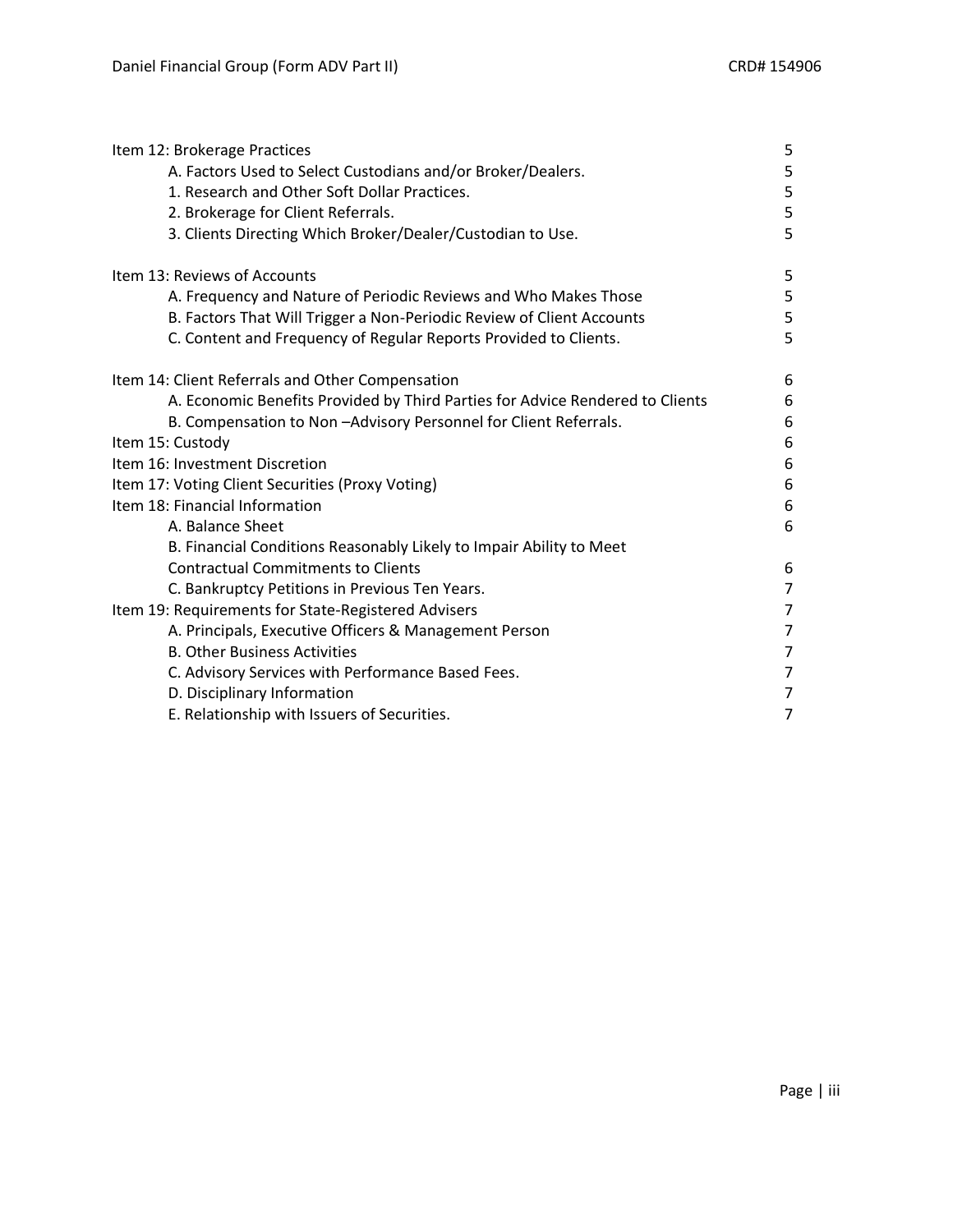## **Item 4: Advisory Business**

- **A. Description of Advisory Firm** Daniel Financial Group, Inc. (Kevin Daniel) has been a Registered Investment Advisor in Arkansas since 2011. Kevin Daniel owns it 100%.
- **B. Types of Advisory Business we offer.** Daniel Financial Group, Inc. offers personalized investment advisory services to individuals, pension and profit-sharing plans, trusts, estates, charitable organizations, corporations, and other business entities.

Daniel Financial Group, Inc. (hereinafter "DFG") offers the following services to advisory clients:

**1. Financial Coaching and Consulting Services.** DFG provides personalized financial planning and coaching services to individuals. This will typically involve providing a variety of services, mainly advisory in nature, to clients regarding the management of their financial resources based on an analysis of their individual needs. DFG will first conduct a complimentary initial consultation. After the initial consultation, if the client decides to engage the Firm for financial coaching, pertinent information about the client's financial circumstances and objectives is collected and such information will be reviewed and analyzed. DFG will use collected information to provide the client with a financial plan designed to achieve the client's stated goals and objectives. Financial coaching will also involve the client's attendance at a financial workshop provided by DFG. The primary objective of this process is to allow DFG to assist the client in developing a strategy for the successful management of income, assets, and liabilities in meeting the client's financial goals and objectives.

The fee for our planning and coaching is up to \$2,500 which includes an educational workshop and oneon-one meetings to determine appropriate changes to the client's investment strategy and who will carry out such changes. The fee is payable after services are rendered.

**2. Workshops.** DFG provides educational financial workshops to corporate groups, individuals, and business owners. Presentations may focus on issues relating to asset management, qualified plans (such as IRA, 401(k), 403(b), financial planning, and success coaching. Referrals from existing clients will be allowed to attend workshops in the Investor Coaching Series without charge. Some clients may only require advice on a single aspect of the management of their financial resources, including a review/recommendation as to the participant's investments in a 401(k) plan. For these clients, the Firm offers hourly consulting services that address only those specific areas of concern.

**3. If, or how we tailor our advisory services to your individual needs.** All of our clients are different, so we tailor our services to meet your needs by consultations to discover your individual hopes, goals, and dreams. Then we analyze your current investments and make suggestions on how to meet your individual hopes, goals and dreams.

**4. Wrap Fee Programs.** DFG does not participate in wrap-fee programs.

**5. Amount of Assets we Manage.** DFG does not manage assets, but uses unaffiliated third-party money managers with model portfolios for client accounts.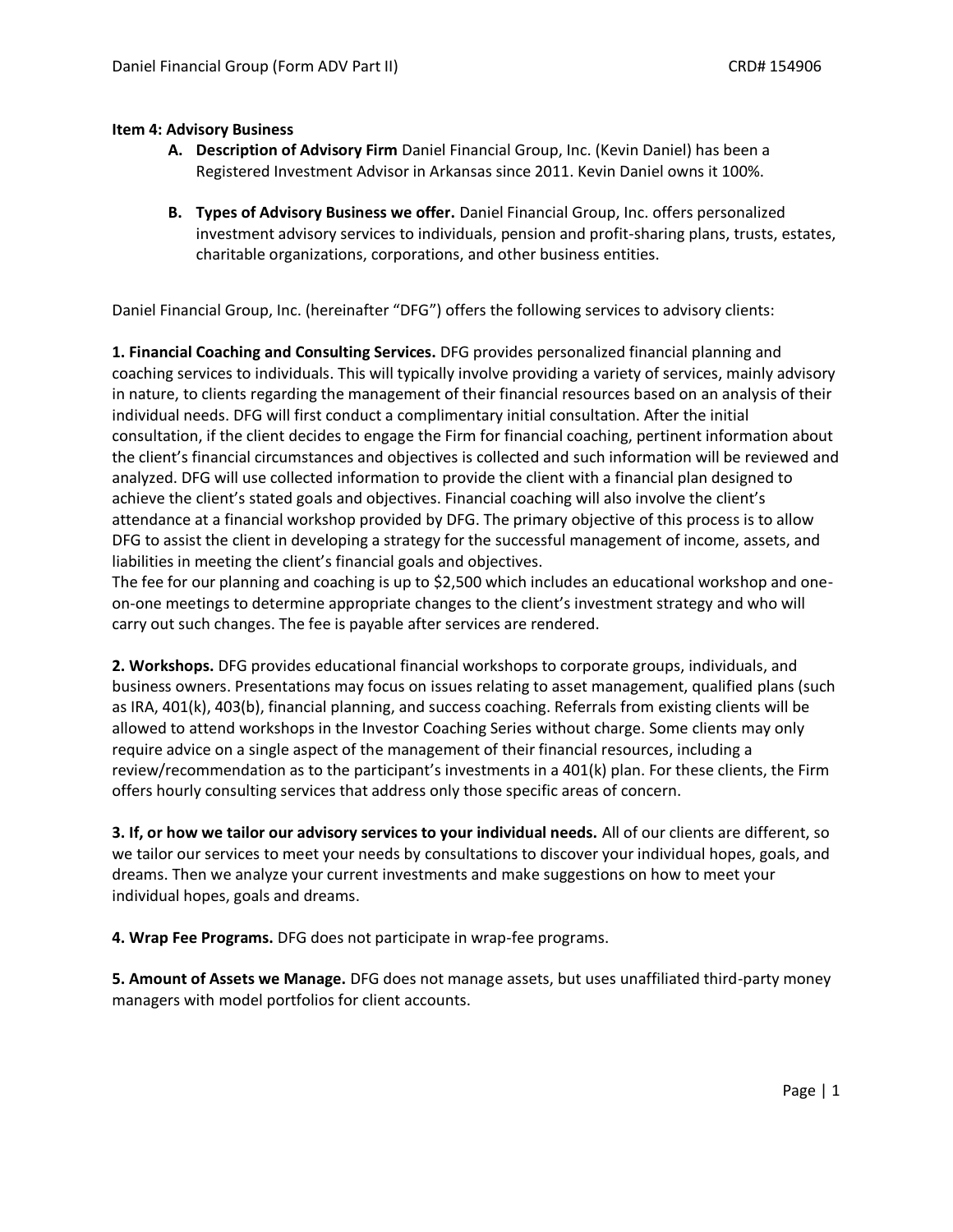#### **Item 5: Fees and Compensation**

**A. How we are compensated.** DFG's fees have 2 components. The non-negotiable hourly fee is \$150/ hour and is paid after the consultations. Written financial planning fees are up to \$2,500 and are non-negotiable. This fee is to be paid after the services are rendered.

If we help you select other money managers and we monitor them for you, the other money managers (registered or notice filed in Arkansas) pay us a portion of the fees generated by you. (For an explanation of the other money managers' fee and services, please refer to their Form ADVs and other materials, available from us.)

**B. How our fees are paid.** With your signed permission on a Limited Power of Attorney, we can have your custodian withdraw your third-party management fees at the end of each quarter or monthly. Or you may choose to have us bill you at the end of each quarter. It's your choice. Hourly fees are to be paid after services are rendered. For written financial plans, the fee is also to be paid after services are rendered.

**C. Other types of fees.** Our fees do not include transaction fees, brokerage commissions and other related costs and expenses, which you will pay. You may also pay fees charged by your custodian, mutual funds and other money managers, including: management fees, custodial fees, mutual fund fees, taxes and transfer fees. We do not receive a portion of any of these fees. Simply put, they are a necessary part of doing business in the securities industry. Please remember that by not charging securities sales commissions, we are keeping your out-of-pocket expenses as low as we possibly can.

**D. Do we charge in advance.** We do not charge in advance for our fees.

**E. Do we get compensated (commissions) for the sale of securities.** DFG does not accept commissions or any other form of compensation for selling you securities or other investment products. We can & do earn insurance commissions.

### **Item 6: Performance-Based Fees and Side-By-Side Management**

DFG does not accept performance-based fees or other fees based on a share of capital gains or capital appreciation of the assets of a client.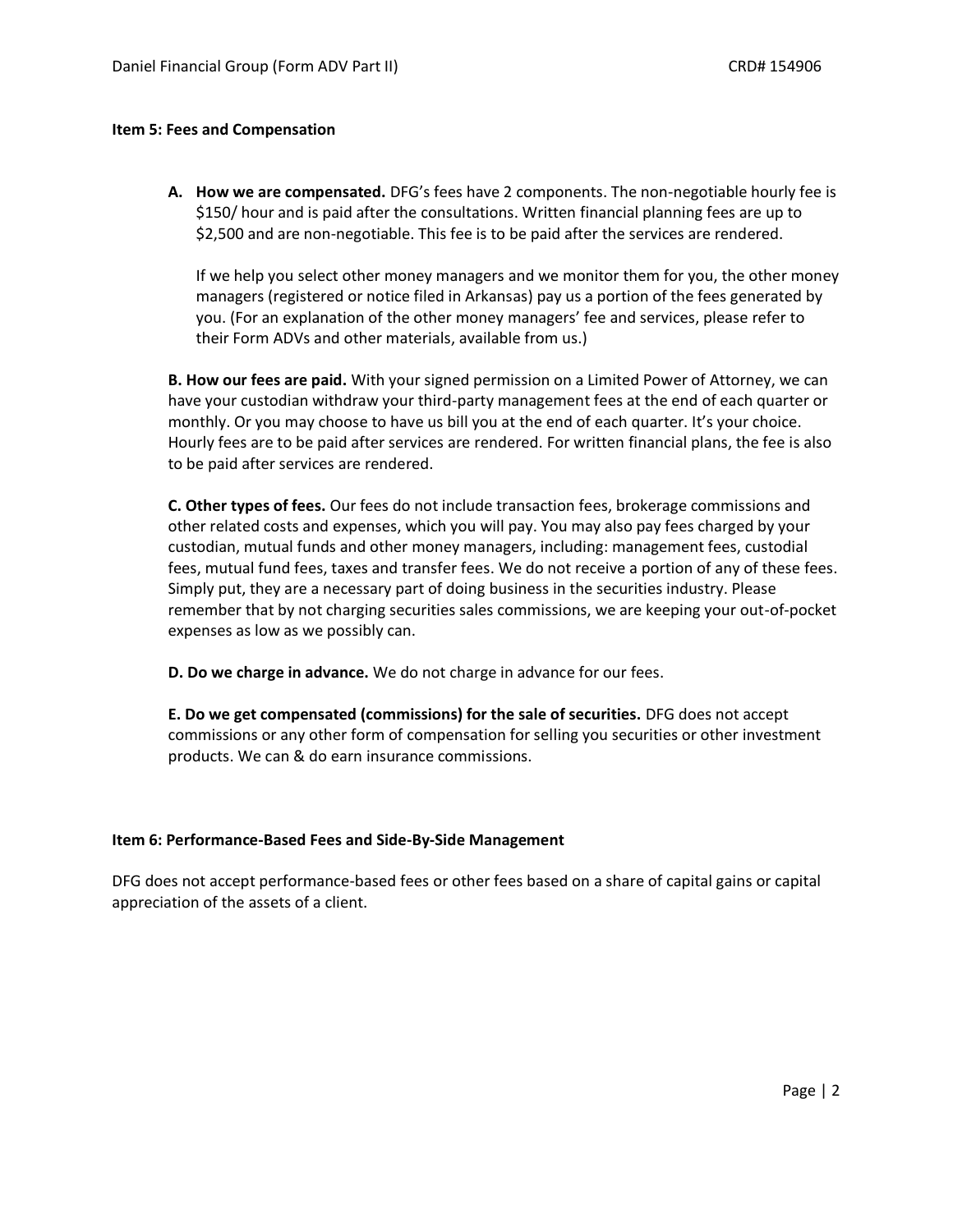## **Item 7: Types of Clients**

DFG generally provides investment advice to the following Types of Clients:

- Individuals
- High-Net-Worth Individuals
- Corporations

**Minimum Account Size.** DFG has an account minimum of \$25,000, and through DFG's discretion the minimum may be waived.

## **Item 8: Methods of Analysis, Investment Strategies and Risk of Loss**

**A. Our Analysis & Strategies.** As mentioned in item 4(e) we do not manage assets. DFG offers management services to you through unaffiliated third-party portfolio managers. DFG will refer clients to third party advisers who will provide advice to clients in accordance with the relevant program provided by the third-party adviser. DFG will assist clients in selecting third party advisers whose investment programs and strategies have been reviewed by DFG and determined appropriate for DFG's clients based on their individual circumstances and goals. Services are provided primarily to individuals for individual accounts, individually owned retirement plans, and other types of individual account arrangement. (For an explanation of the other money managers' analysis and strategies, please refer to their Form ADVs and other materials, available from us.)

YOU SHOULD BE AWARE THAT INVESTING IN SECURITIES INVOLVES RISK OF LOSS THAT YOU SHOULD BE PREPARED TO BEAR. THIS RISK CAN INCLUDE LOSS OF YOUR PRINCIPAL INVESTMENT.

**B. Material risks involved in our analysis or strategies.** (For an explanation of the other money manager's risk, please refer to their Form ADVs and other materials, available from us.)

**C. Do we recommend primarily a particular type of security.** NO. The third-party money managers we use place client accounts in mutual funds and government securities, none of which are customarily considered to involve significant or unusual risk. But, as noted above, investing in securities ALWAYS INVOLVES RISK.

## **Item 9: Disciplinary Information**

We have no legal or disciplinary events that are material to our existing clients or to prospective clients in their evaluation of this advisory business or the integrity of our management.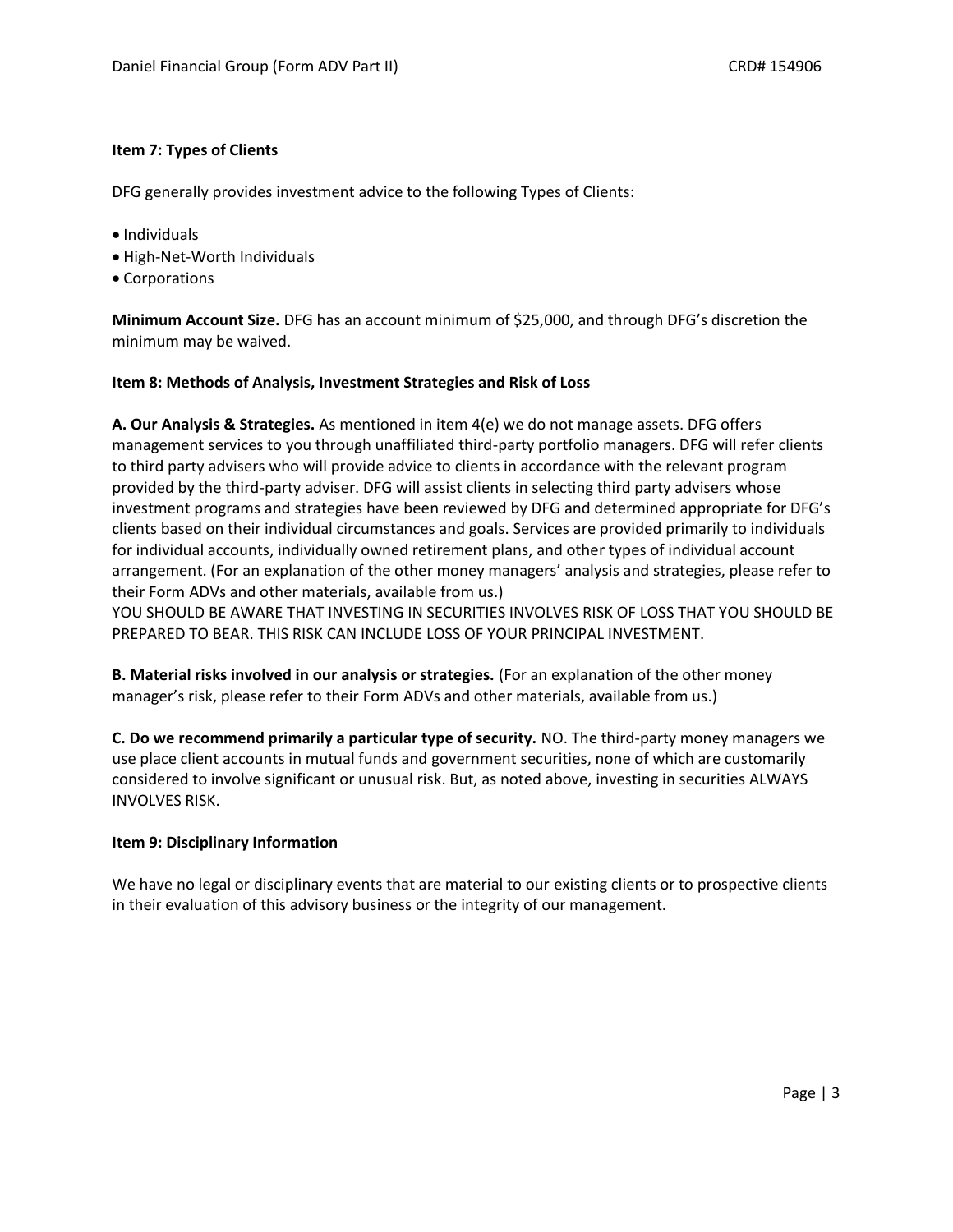### **Item 10: Other Financial Industry Activities and Affiliations**

- A. **Registration as a Broker/Dealer or Broker/Dealer Representative.** Neither DFG nor its representatives are registered as a broker/dealer or as representatives of a broker/dealer.
- B. **Registrations as a Futures Commission Merchant, Commodity Pool Operator, or a CT Advisor.** Neither DFG nor its representatives are registered as a FCM, CPO, or CTA.
- C. **Registration Relationships Material to this Advisory Business and Possible Conflicts of Interests.** DFG is also a licensed insurance agency through the state of Arkansas. The insurance agency primarily engages in the business of selling Medicare Supplements, Life Insurance, and occasional fixed annuities on a commission basis. These products are not investment related. Kevin Daniel spends approximately 15 hours a week selling insurance. No material conflicts of interest should arise from the sale of fixed insurance products with advisory clients.
- D. **Selection of Other Advisors or Managers and How This Adviser is Compensated for Those Selections.** As noted before, DFG recommends other money managers to our clients. They are firms that manage money based on Modern Portfolio Theory and the Efficient Market Theory. This helps diversify your investments which can potentially provide less risk. We have chosen the other money managers based on their relative costs, skill, reputation, dependability and compatibility with our clients, and NOT upon any financial arrangement between DFG or Kevin Daniel, other than they split the fee they charge you with us. It is basically a referral fee.

## **Item 11: Code of Ethics, Participation in Transactions, Personal Trading**

**A. Code of Ethics.** Our Code of Ethics establishes ideals for ethical conduct based upon fundamental principles of openness, integrity, honesty & trust. We will provide a copy of our Code of Ethics to any client or prospective client upon request.

**B. Recommendations Involving Material Financial Interests.** DFG does not recommend that clients buy or sell any security in which a related person to DFG has a material financial interest.

**C. Investing Personal Money in the Same Securities as Clients.** From time to time, representatives of DFG may buy or sell securities for themselves that they also recommend to clients. DFG will always document any transactions that could be construed as conflicts of interest and will always transact client business before their own when similar securities are being bought or sold.

## **D. Trading Securities At/Around the Same Time as Clients' Securities.**

From time to time, representatives of DFG may buy or sell securities for themselves at or around the same time as clients.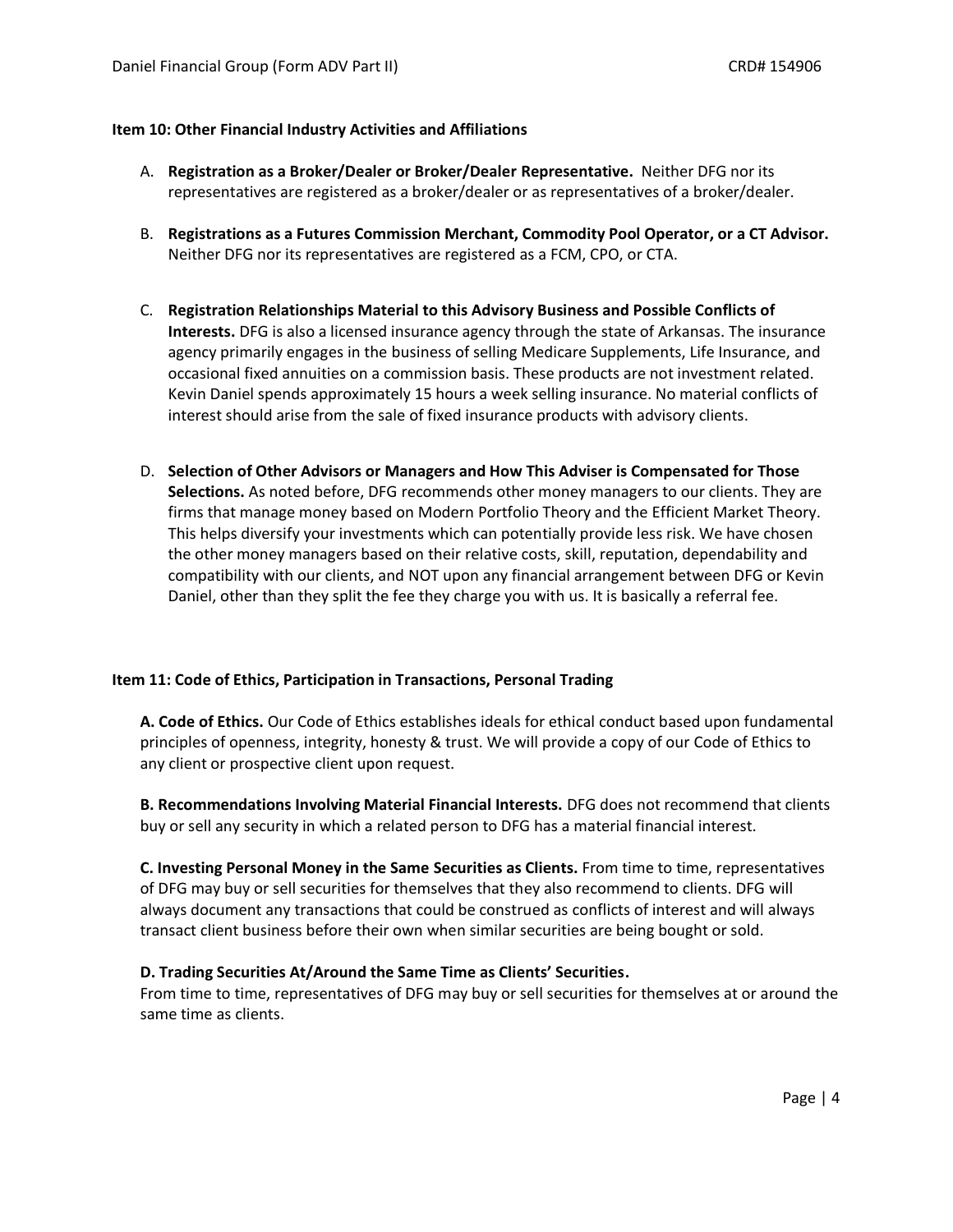## **Item 12: Brokerage Practices**

A. Factors we used to Select Custodians and/or Broker/Dealers. We have selected a custodian based on its:

- i. Costs: Among the best in the world of custodians
- ii. Skills: Very few mistakes so far
- iii. Reputation: Other RIAs that use them have sworn by them. That's real important.
- iv. Dependability: Rarely a problem
- v. Compatibility with you: This custodian deals mainly with small RIAs like us.

**1. Research and Other Soft dollar Practices.** We don't do "soft dollars". It is difficult to define, but a good example would be if a custodian offered us research or other benefits to place our clients with them.

**2. Brokerage for client referrals.** We don't do "brokerage for client referrals". By that we mean we haven't selected our custodian on the basis that it will send us other client referrals in exchange for your custodial business.

**3. Clients Directing Which Broker/Dealer/Custodian to Use.** We don't do "directed brokerage". That means we don't recommend, request or require that you direct us to execute transactions through a specified broker/dealer or custodian. If we did it, we may be unable to achieve favorable execution of trades and it would cost you money.

## **Item 13: Reviews of Accounts**

- A. **Frequency and Nature of Periodic Reviews and Who Makes Those.** Client accounts are reviewed no less than annually. The calendar is the triggering factor. There are no different levels of review. Accounts at money managers are reviewed when the DFG receives client statements – usually quarterly.
	- Kevin Daniel reviews all regular client account reports on a portfolio basis.
	- DFG does not prepare regular client reports. Clients get statements will receive all statements and/or reports from the selected custodian.
- B. **Factors That Will Trigger a Non-Periodic Review of Client Accounts.** Reviews may be triggered by material market, economic or political events, or by changes in client's financial situations (such as retirement, termination of employment, physical move, or inheritance).
- C. **Content and Frequency of Regular Reports Provided to Clients.** We do not prepare regular client reports. You get statements from your custodian, and other money managers, as appropriate. Account activity, positions, and account balance may be available for viewing 24 hours a day on websites maintained by third party portfolio managers, custodians, broker/dealers, and mutual fund managers.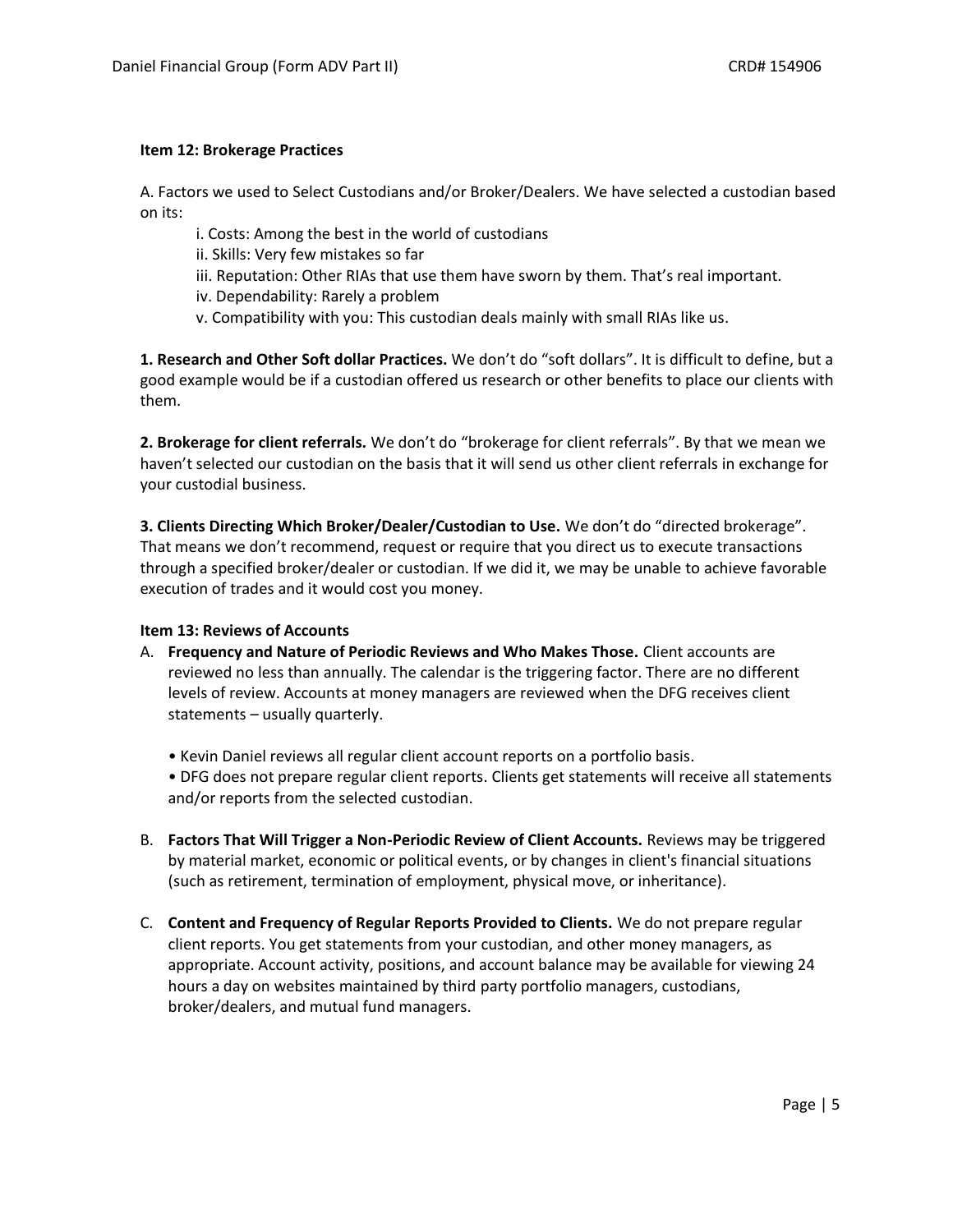### **Item 14: Client Referrals and Other Compensation**

**A. Economic Benefits Provided by Third Parties for Advice Rendered to Clients** (Includes Sales Awards or Other Prizes). DFG does not receive any economic benefit, directly or indirectly from any third party for advice rendered to DFG clients.

**B. Compensation to Non–Advisory Personnel for Client Referrals:** DFG may compensate an unaffiliated party for Client referrals in compliance with the Adviser's Act and state securities rules and regulations. The fees paid to referral sources do not affect the fees that Clients pay and Clients do not incur an additional expense as a result of the referral fee. In each instance, a written agreement will exist between the Advisor and the referral source. At the time of a referral, prospective advisory Clients will receive the Advisor's ADV Part 2 and a Solicitor's Disclosure Document.

## **Item 15: Custody**

DFG does not custodial client funds. All client funds are held by a third party custodian, and the client will receive accounts statements from the unaffiliated third party custodian. DFG recommends all clients review their statements carefully and check for any inaccuracies or discrepancies.

### **Item 16: Investment Discretion**

DFG does not have discretionary authority for client accounts.

## **Item 17: Voting Client Securities (Proxy Voting)**

DFG will not ask for, nor accept voting authority for client securities. Clients will receive proxies directly from the issuer of the security or the custodian. Clients should direct all proxy questions to the issuer of the security.

### **Item 18: Financial Information**

- A. **Balance Sheet.** DFG does not require nor solicit prepayment of advisory fees that is more than \$500 per client, and six (6) months or more in advance. DFG is not required to provide a balance sheet.
- B. **Financial Conditions Reasonably Likely to Impair Ability to Meet Contractual Commitments to Clients.** Neither DFG nor its management have any financial conditions that is likely to reasonably impair our ability to meet contractual commitments to clients.
- C. **Bankruptcy Petitions in Previous Ten Years.** Neither DFG nor its management has been the subject of a bankruptcy petition in the last ten years.